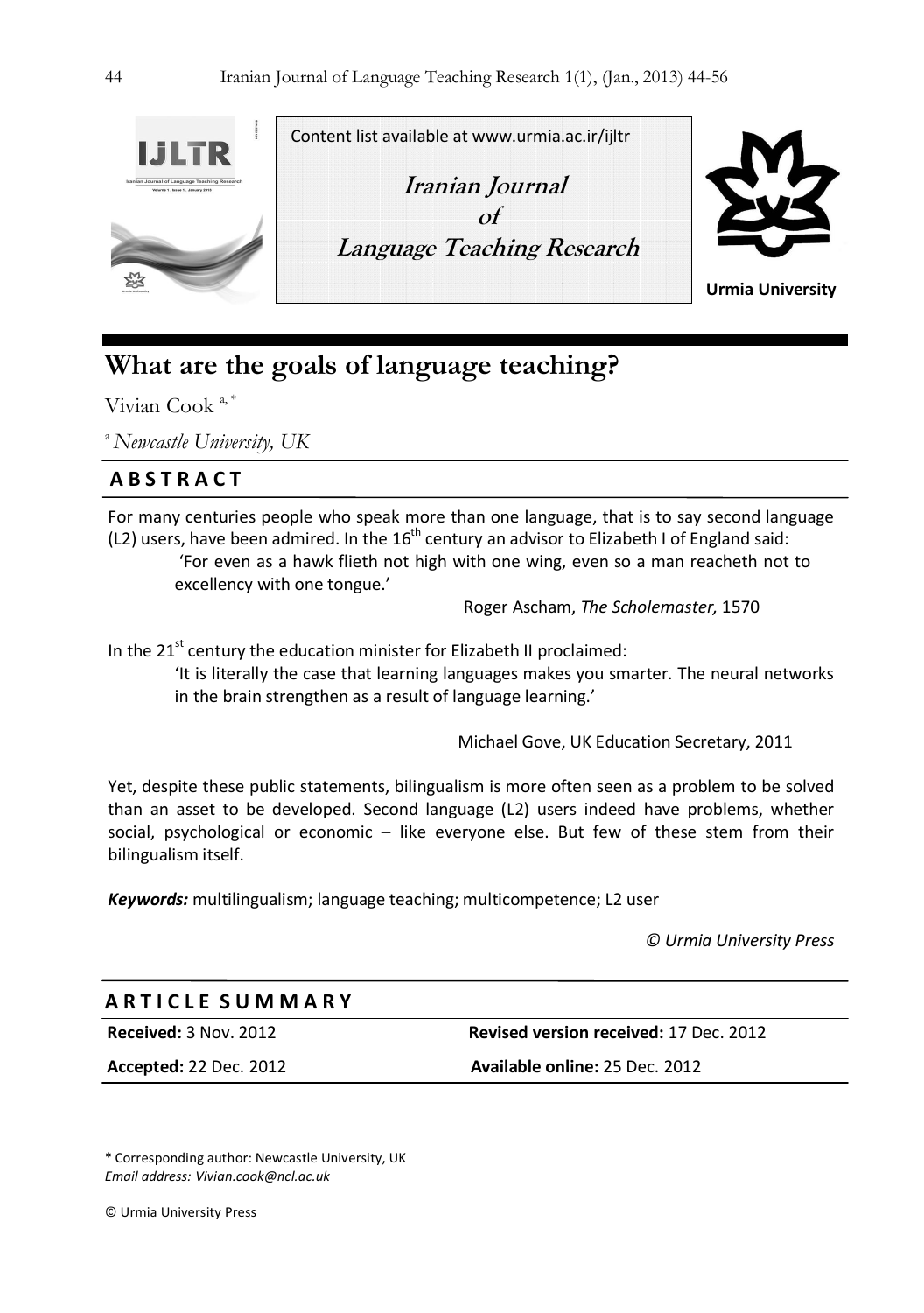# **Conceptualising multicompetence**

This paper looks at the goals of language teaching from the multicompetence perspective. Multicompetence is defined as 'the knowledge of more than one language in the same mind or the same community' (Cook, 2012). It thus looks at second language acquisition (SLA) from the point of view of the L2 user as a whole person rather than from that of the monolingual native speaker. L2 user is the term for 'someone who is actively using a language other than their first, whatever their level of proficiency' (Cook, 2012); the term is preferred over 'bilingual' or 'L2 learner' as a more neutral term for the multicompetent user of more than one language, however much they know.

Multicompetence involves the whole mind of the speaker, not simply their first language (L1) or their second. It assumes that someone who knows two or more languages is a different person from a monolingual and so needs to be looked at in their own right rather than as a deficient monolingual. Multicompetence changes the angle from which second language acquisition is viewed, hence the reason why it is here called a perspective rather than a model or a theory. If taken literally, it has important implications for language teaching goals and methodology. The antithesis of the multicompetence perspective is the monolingual perspective based on the native speaker model, usually defined as 'a person who has spoken a certain language since early childhood' (McArthur, 1992, 692). The crucial overall thrust of the multicompetence perspective is then to put the L2 user at the centre rather than the native speaker.

## **Characteristics of L2 users**

So what are these L2 users like? First let us see how many of them there are. While it is almost as difficult to count L2 users as it is to count monolinguals, we can find some relevant figures: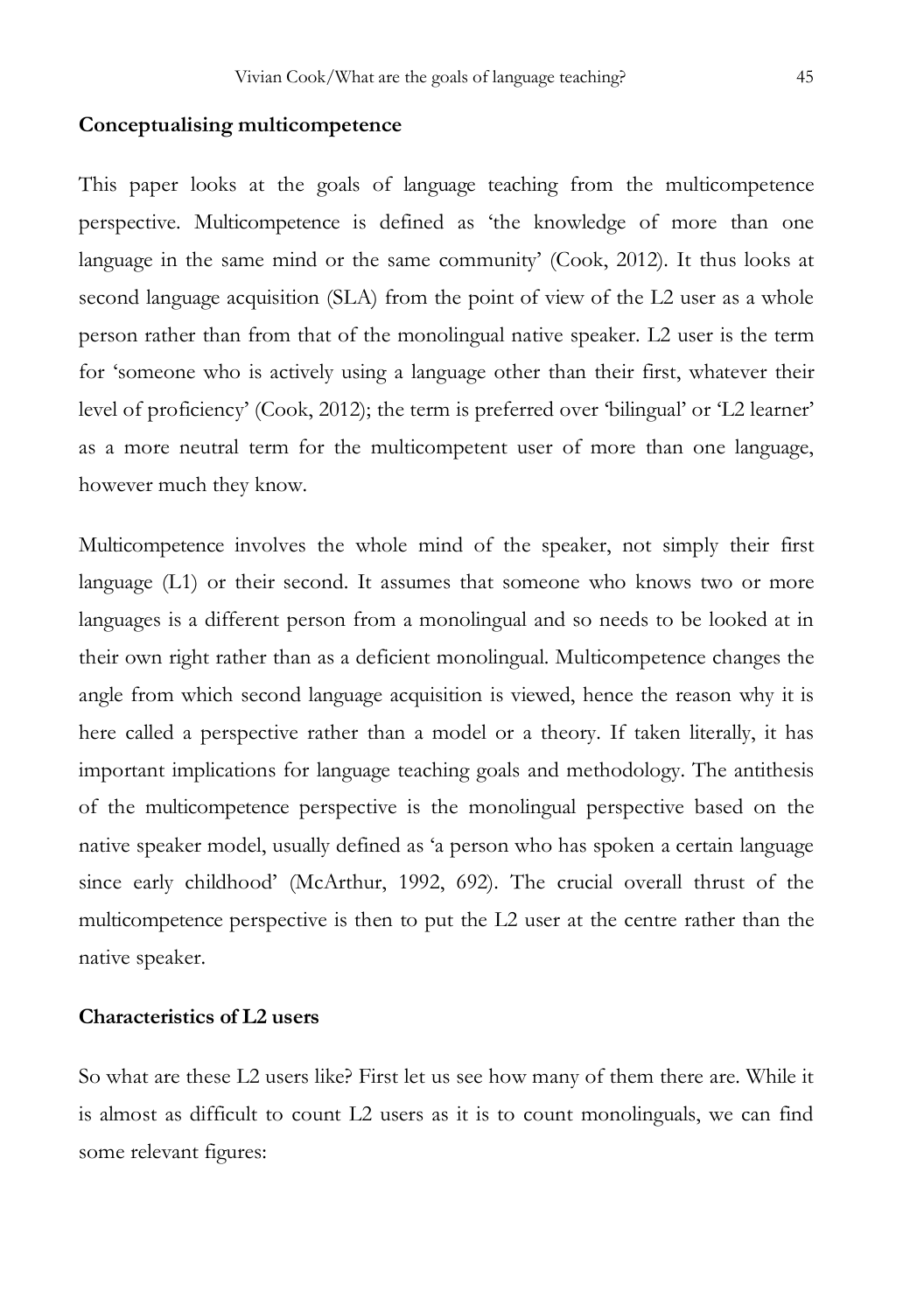- two billion people are learning English around the world, according to the British Council
- 90% of children in Europe are taught English in secondary school
- 71% of people in Singapore can read in more than one language
- 56% of EU citizens can have a conversation in two languages, 10% in three
- 438 languages are spoken in the EU, 300 in London
- children in English schools have 240 different home languages
- 42.6% of people in California speak another language than English in the home
- 43.5% of people in Toronto speak another language than English or French

From this we can deduce that probably the majority of people in the world use more than one language, very often English. In a sense it is now normal to use more than one language in your everyday life. Hence, far from L2 users being outsiders and exceptions to the norm, they are typical modern people of the  $21<sup>st</sup>$  century: the dwindling number of monolinguals may now be considered as people who live unusually sheltered lives.

What are the characteristics of these multitudes of L2 users? The research built up over the last fifteen years suggests that they are unique in many ways, such as the following:

*L2 users think in slightly different ways from monolinguals***.** Cook and Bassetti (2011) described the revised form of the linguistic relativity hypothesis as applied to bilingualism: L2 users demonstrably think differently from their monolingual peers. One theme is categorisation experiments such as Cook, Bassetti, Kasai, Sasaki and Takahashi (2006), which showed that Japanese people who had been in England longer than three years had lost some of their preference for categorising objects in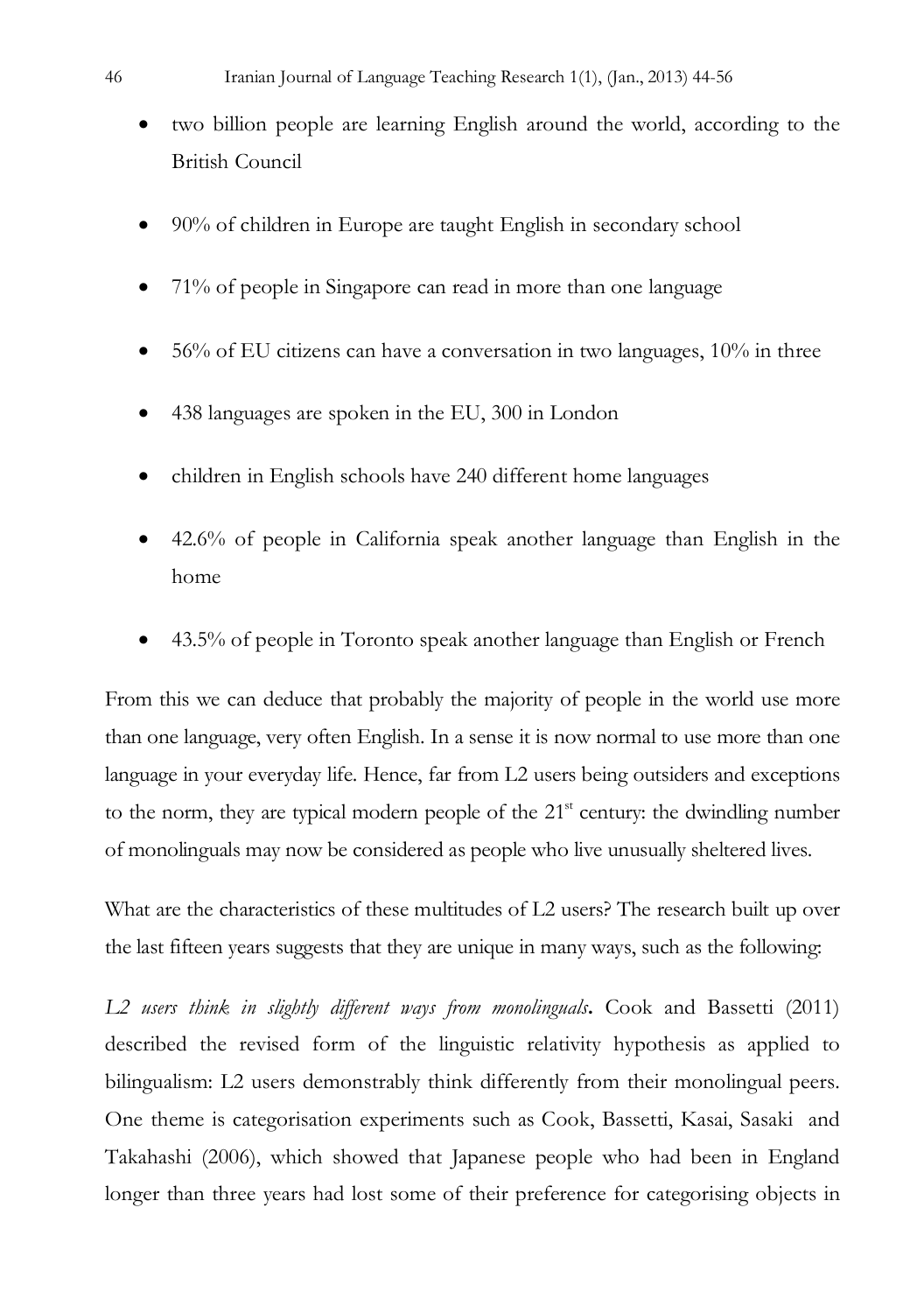terms of material to the English preference for using form. Another is the question of colour perception. Speakers of English have a single colour which they call *blue*, whether it is the blue of the sky or the blue of a sapphire. Speakers of some other languages see two colours, corresponding to English *light blue* and *dark blue*, called *ble*  and *ghalazio* in Greek, *ao* and *mizuiri* in Japanese and *sinij* and *goluboj* in Russian. Where an English eye sees one colour, speakers of other languages see two. When you learn another language, your colour perception shifts slightly towards the L2 usage. So your two Greek blues are affected by your single English blue (Athanasopoulos, 2009). Learning another language affects other areas of your mind than those devoted to language.

*L2 users use language in different ways from monolinguals.* One instance of this is the ability to use two languages at once, i.e. codeswitching – alternating between two languages within the same situation or conversation, as most L2 users do when talking to other people who share the same languages. There are complex rules for switching, based on the topic or social roles. Codeswitching is a complex use of language drawing on two grammars and two sets of vocabulary virtually instantaneously, as seen in the following example from a column in the newspaper *Gibraltar Panorama*.

#### **Telephone conversations between Cloti and Cynthia**

#### **Wink and nod...**

- I say, have you noticed how the police se han espavilao in going out against fishing where fishing should not take place, even en el quarry?
- My dear Cloti, of course I have. I also know, or have often heard, que la polilla are independent when it comes to operational tasks, so how come that before they were mas manso que un perrito?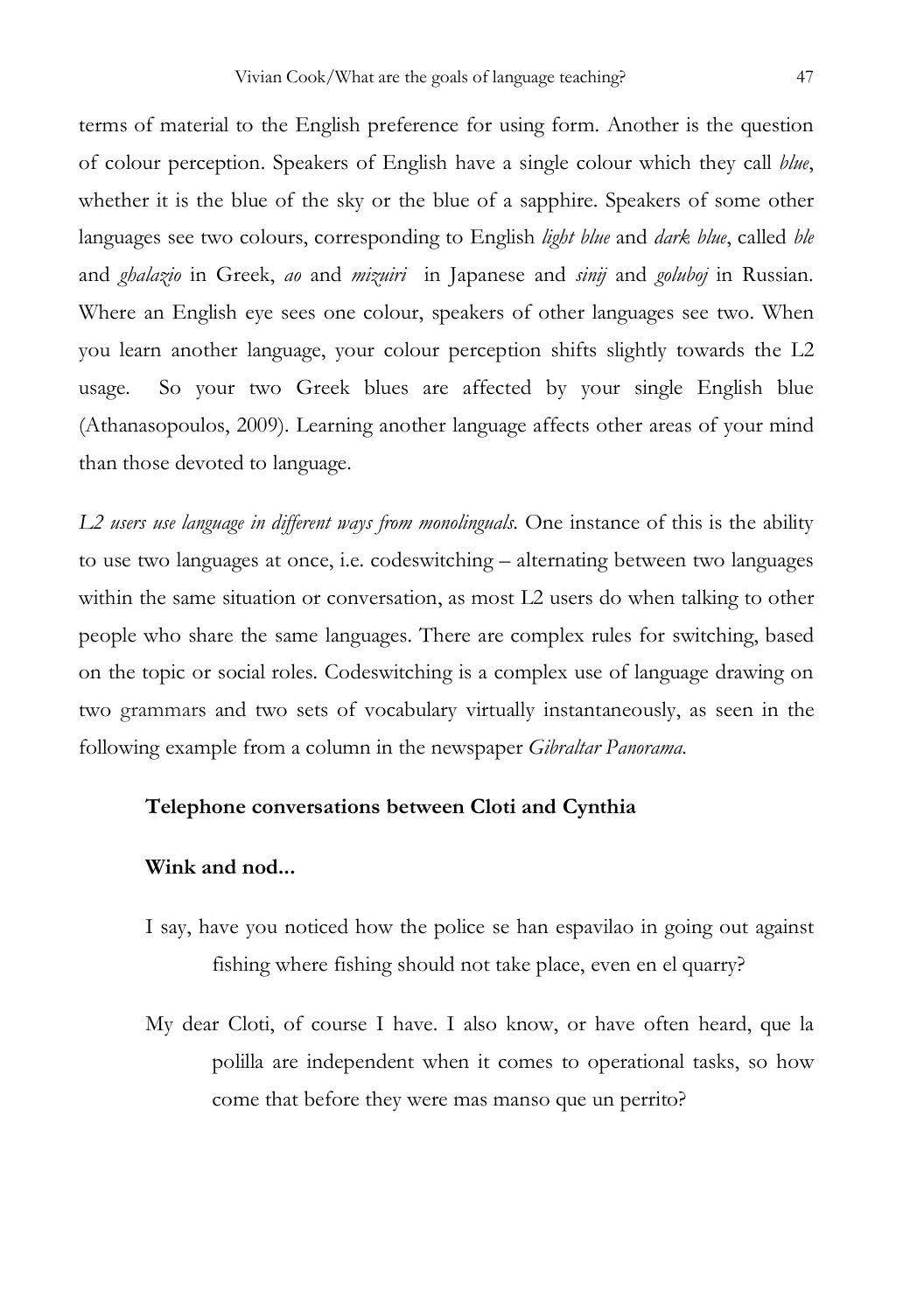- Don't ask me, querida Cynthia, pero you must be aware of the Wink and Nod way of doing things, after all you are half English so you must know of such things!
- By the way, dicen que tenemos un earthquake under the Rock where los plates meet.

L2 users do not simply duplicate the uses of language that monolinguals employ: they have unique uses of language of their own, like code-switching and translation.

*L2 users have an increased awareness of language itself compared to monolinguals.* Metalinguistic awareness has been a constant research topic with L2 users, with the result that people's awareness of language has been shown to be increased by learning another language. Young children who learn another language are for instance more conscious of the arbitrariness of language. Ben Zeev (1977) played a game with children in which she told them 'the way to say "we" is with "spaghetti". How would you say, "We are good children?"'. Children who knew another language were better than monolinguals as they better appreciated the arbitrariness of language, i.e. they replied 'Spaghetti are good children' more often. This enhanced feeling for language may be one reason why there are so many bilingual writers, whether Vladimir Nabokov, André Brink or Catherine Lim.

*L2 users have a slightly different knowledge of their first language.* If you test the knowledge of the L1 in L2 users, you find it has minor differences from the L1 of monolinguals in many aspects. Vocabulary experiments by Spivey and Marian (1999) and Beauvillain and Grainger (1987) showed that your first language is never turned off when using your second language. For phonology, experiments with L2 users in their L1 by Queen (2001) on intonation and many others with Voice Onset Time (e.g. Zampini & Green, 2001), say English *bit/pit* versus French *bière/pierre,* showed that the L1 pronunciation of L2 users was subtly different from monolinguals. An L2 user is not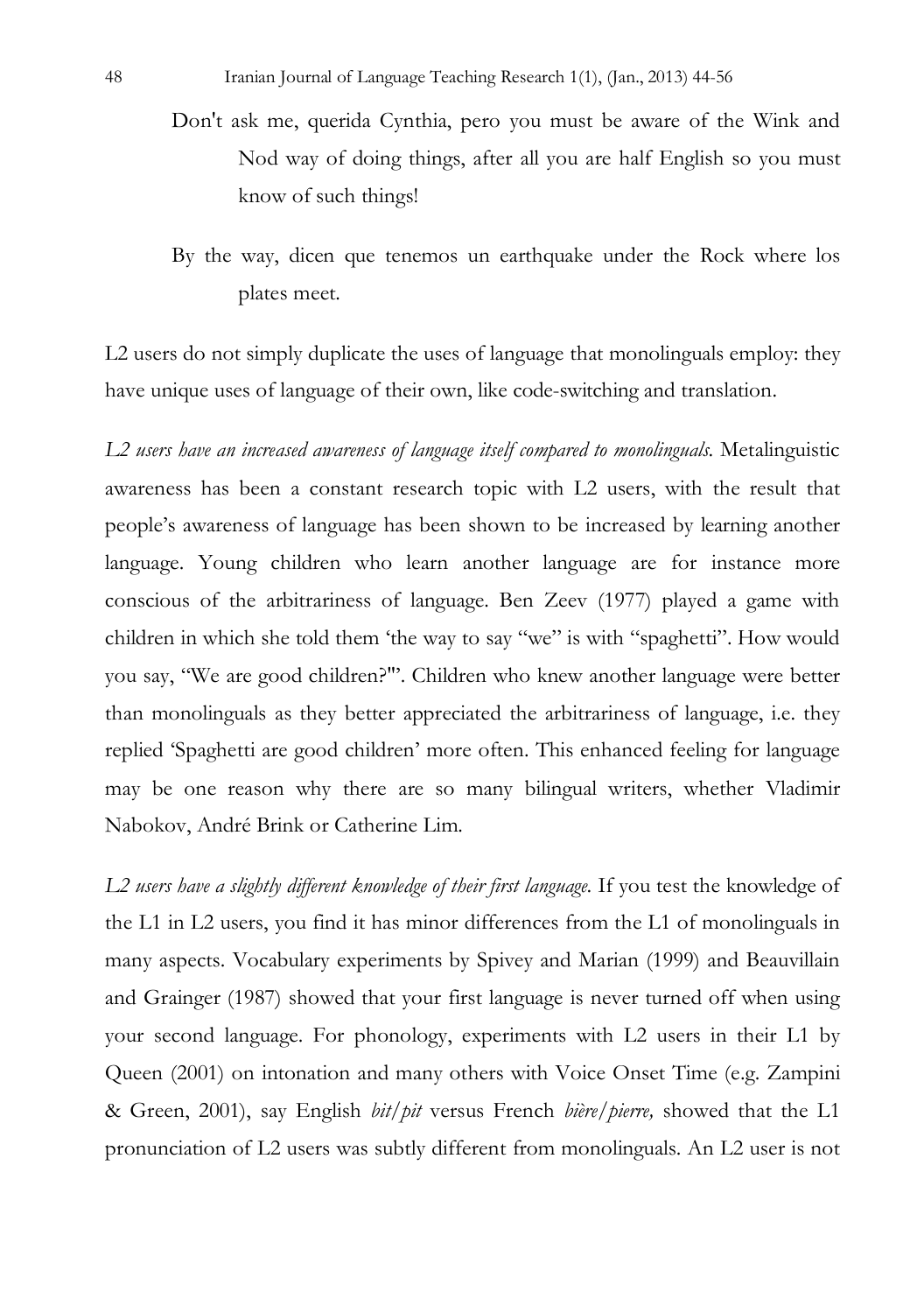just an L1 user with an L2 tacked on; the L2 has changed all the languages in their mind.

*L2 users have different brain structures from monolinguals*. Research into brain structures is still highly experimental and no result seems to be safe for more than a handful of years. Nevertheless research suggests that long-term use of a second language increases the connections between the brain's hemispheres (Coggins, Kennedy & Armstrong, 2004) and that even short-term use may increase the amount of gray matter in some areas (Kwok, Niu, Kay, Zhou, Jin, So & Tan, 2011). Even at the age of 10 months, bilingual babies have different brain responses from monolinguals (Pettito, Berens, Kovelman, Dubins, Jasinska & Shalinsky, 2011). In other words, L2 users have brains that appear to be physically different in some respects from monolinguals.

## **Multicompetence and the goals of language teaching**

How does multicompetence relate to the goals of language teaching? One overall issue concerns what the students are aiming to be – imitation native speakers or successful L2 users? Until the 1990s, it was more or less taken for granted that the purpose of teaching was to get students as near as possible to native speakers since the only valid model of language was the knowledge and behaviour of native speakers. Yet virtually everyone inevitably fails to reach this target; most L2 users probably regard themselves as failures for not speaking like natives. Multicompetence suggests that language teaching should aim to create successful L2 users rather than native speakers. The students preserve their own identities as being from their own culture but gain valuable skills at talking to people from other cultures. Rather than imitating native speakers, what counts is the ability to use the second language purposefully for their own reasons, whether to native speakers or fellow L2 users. Students can be successes as L2 users, not failed imitations of native speakers.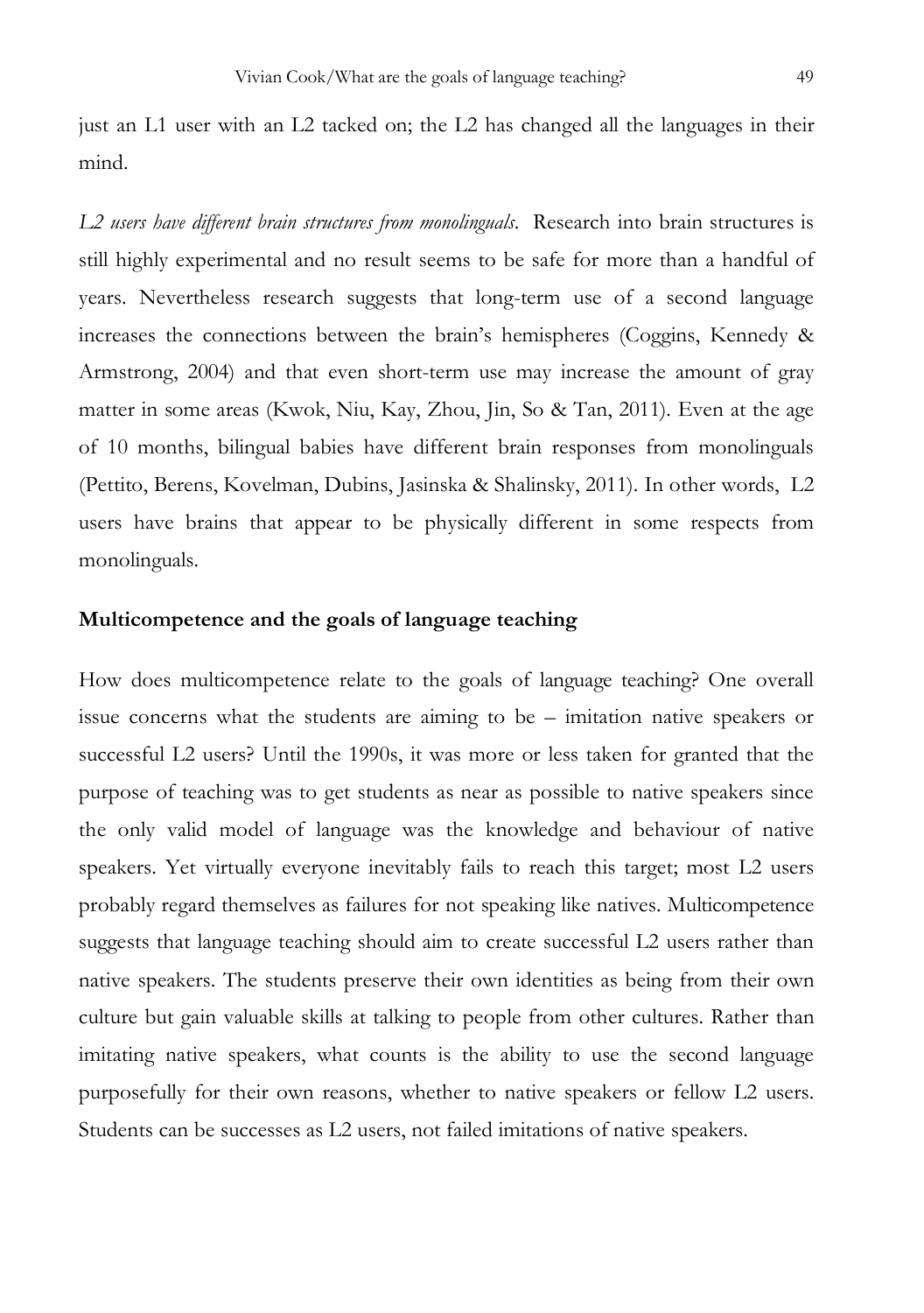In more general terms, the overall goals of language teaching should be related to the nature of the L2 user. Cook (1983; 2002) made a distinction between two types of goals - *external* and *internal*.

*External goals* concern the use of the second language outside the classroom, whether to native speakers or to fellow L2 users. The students might want to be tourists, they might want to be on Facebook, they might want to study engineering, they might be refugees, or might be aiming at any of the other potential roles humans can have. For a hundred years, most modern language teaching has stressed external goals in a native context, whether audiolingualism, situational teaching, communicative teaching or task-based learning. From the multicompetence perspective, these goals need to be rethought in terms of L2 users. The situations described cannot be just native-to-native interaction; the role models in coursebooks and so on must include powerful L2 user figures, not always relegating the L2 user to the humble role of petitioner – the archetypal coursebook situation of the helpless young student asking the way from the wise mature native speaker; the language taught must reflect both L2 user speech and the specific accommodations that native speakers make when dealing with non-native speakers.

*Internal goals* relate to the students' inner life as individuals rather than their social interactions. Through acquiring a second language, they may think differently, approach language in a different way, or be better citizens: the minds of L2 users are different from monolingual native speakers in many respects, as we have seen above. Historically, language teaching often stressed these internal goals: learning Latin trained the brain; studying L2 literature heightened people's cultural awareness. Though modern syllabuses sometimes mention such goals, they are seldom instantiated in actual teaching or examinations. Multicompetence suggests that the metamorphosis that L2 learning brings to the mind should involve language teaching exploiting and encouraging these changes. Language teachers should not forget the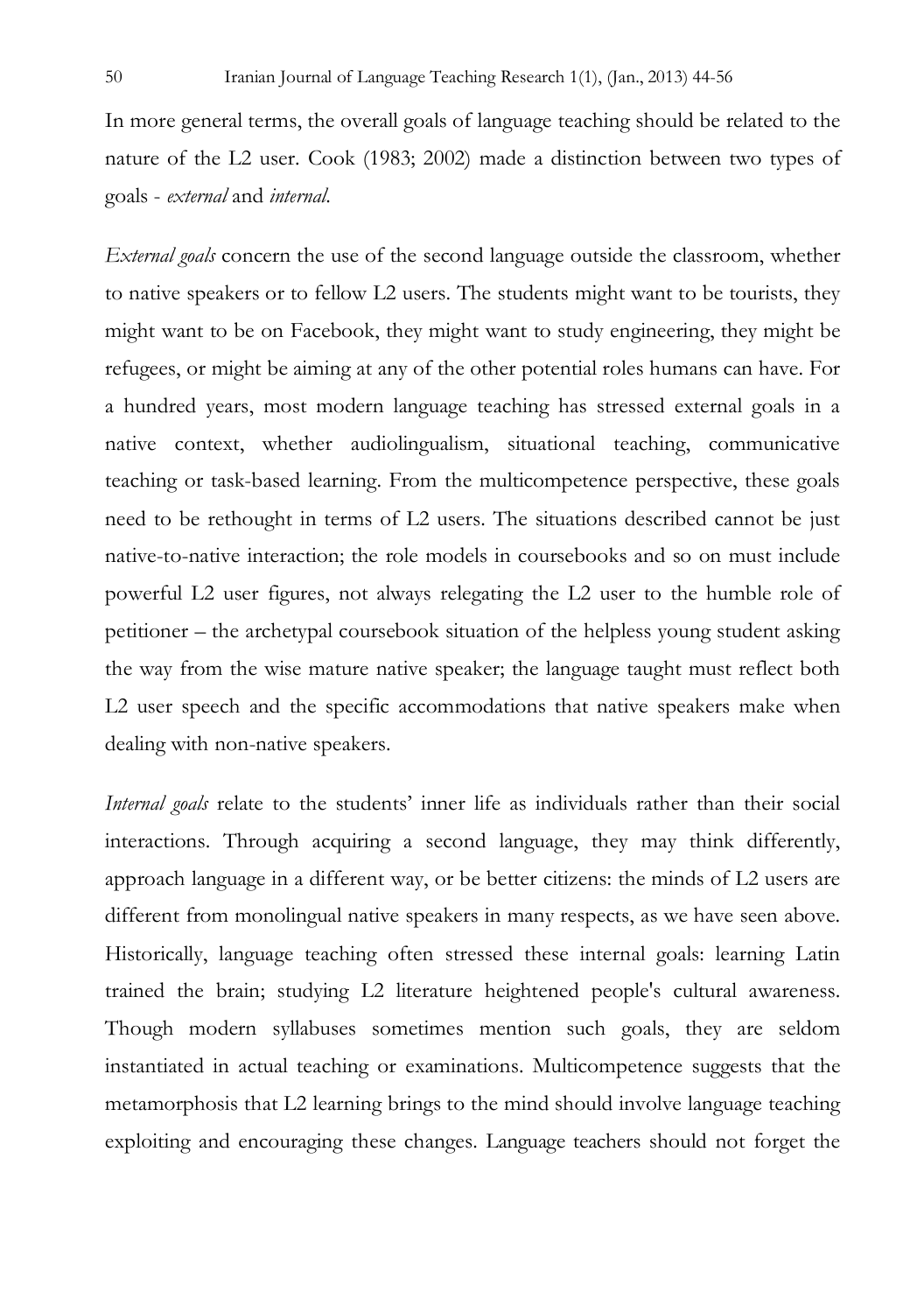The overall goal of language teaching is then to create skilful L2 users with all their extra attributes, not shadows of native speakers. This is already being adopted by some countries. In Israel, the curriculum 'does not take on the goal of producing near-native speakers of English, but rather speakers of Hebrew, Arabic or other languages who can function comfortably in English whenever it is appropriate' (English Curriculum for Israel, 2002). The aim of teaching English should not be just to make students use English like monolingual native speakers but to equip them for the unique position of L2 users, like a person with joint nationality rather than a naturalised citizen.

To some extent recent syllabuses and curriculums have begun to recognise these dual goals for students, as we saw with the Israeli National Curriculum (2001) above. The Japanese Ministry (MEXT, 2003) too produced 'A Strategic Plan to Cultivate "Japanese with English Abilities"'. In both Japan and Israel the goal is L2 users who do not give up their native identity in emulation of the native speaker. The Common European Framework (CEFR) (2001, p. 5) proclaimed that:

… the aim of language education is … no longer seen as simply to achieve 'mastery' of one or two, or even three languages, each taken in isolation, with the 'ideal native speaker' as the ultimate model. Instead, the aim is to develop a linguistic repertory, in which all linguistic abilities have a place ...

Their goal is to develop people's language repertoire, not to lead them to quasi-native status.

While CEFR sounds on the right lines, there is, however an important difference between their advocacy of plurilingualism and the concept of multicompetence, as seen in following key quotation: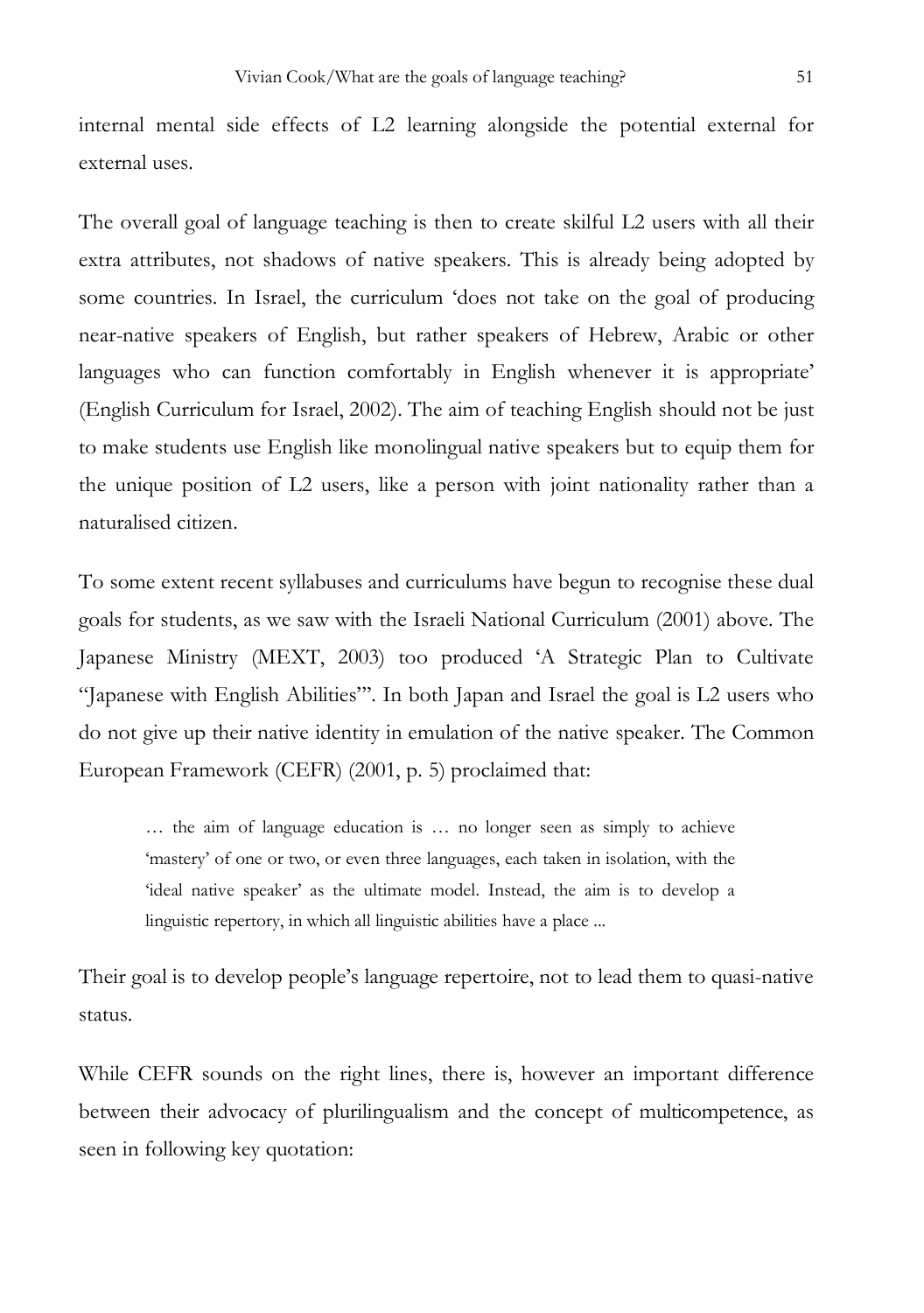Plurilingualism differs from multilingualism, which is the knowledge of a number of languages, or the co-existence of different languages in a given society. Multilingualism may be attained by simply diversifying the languages on offer in a particular school or educational system, or by encouraging pupils to learn more than one foreign language, or reducing the dominant position of English in international communication. ... (CEFR, 2001, p. 4)

In English, the words 'plurilingualism' and 'multilingualism' have essentially the same meaning. The Oxford English Dictionary (1996) glosses 'plurilingualism' as 'fluency in a number of languages', 'multilingualism' as *inter alia* 'the ability to speak many languages'. The CEFR clearly approves of plurilingualism, which seems to be natives of one EU country speaking the language of another, and disapproves of multilingualism, which seems to be people belonging to the same community speaking two languages. Hence plurilingualism does not transform the individual into something new, different from a monolingual, but multicompetence does. So, at the heart of the CEFR, the goal of language teaching appears to be to allow EU citizens to talk to one another, not to be transformed into the citizens of a multilingual Europe.

Multicompetence thus casts a new light on language teaching: L2 users are different kinds of people from monolinguals and the responsibility of language teachers is to help students make this transformation. One way of doing this is to encourage their skills as L2 users rather than deprecate their failure to be like monolingual native speakers, selling language teaching as something that leads to different levels of success, not varying amounts of failure. Another way is for teachers and students to be aware that there are always two languages around in their minds and in the situations they encounter in the classroom or outside, even if one language may be lurking invisibly. Two books by Ortega (2009) and Scott (2009) elaborate on what this means for language teaching.

Multicompetence also continues to contribute to different aspects of bilingualism and second language acquisition research, particularly by developing two hitherto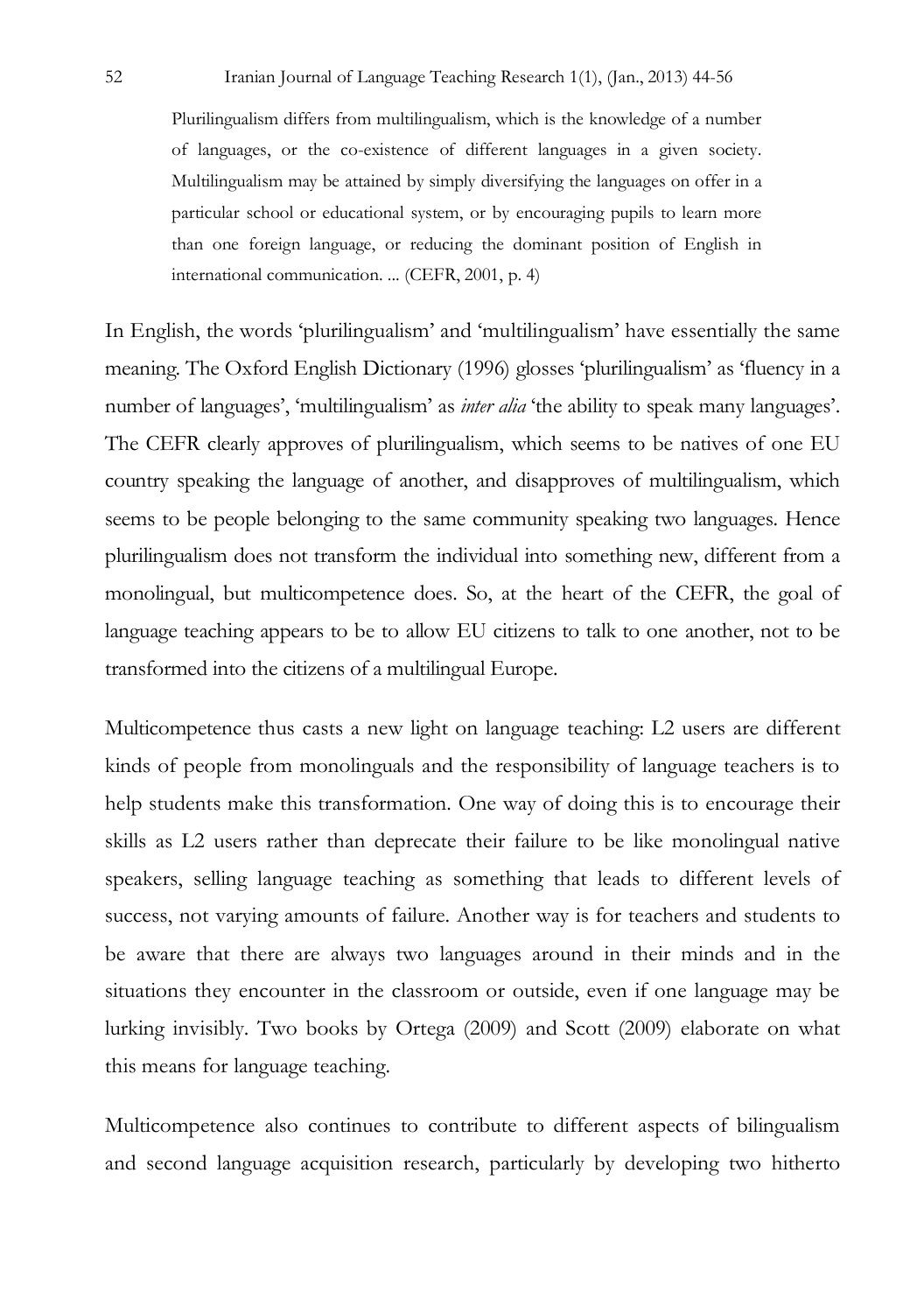barely touched on research questions: how the first language is affected by subsequent languages that are taught and how L2 users think differently from monolinguals in either language. But far more research is needed that starts from the multicompetence premise, in particular into how multicompetence exists within the overall framework of the multilingual community, not just the minds of individuals. The goals of language teaching go beyond the individual to those of the community and the society: we are teaching language to help people participate more fully in the wave of multilingualism that is sweeping the world.

## **Reading**

Three books with similar attitudes are:

De Bot, K., Lowie, W., & Verspoor, M. (2005). *Second Language Acquisition: an Advanced Resource Book.* Routledge

Ortega, L. (2009). *Understanding second language acquisition*. Hodder Education

Scott, V. M. (2009). *Double talk: Deconstructing monolingualism in classroom second language learning*. Prentice Hall

#### **References**

- Athanasopoulos, P. (2009). Cognitive representation of colour in bilinguals: The case of Greek blues. *Bilingualism: Language and Cognition,* 12 (1), 83-95.
- Beauvillain, C., & Grainger, J. (1987). Accessing interlexical homographs: Some limitations of a language-selective access. *Journal of Memory & Language*, 26, 658-672.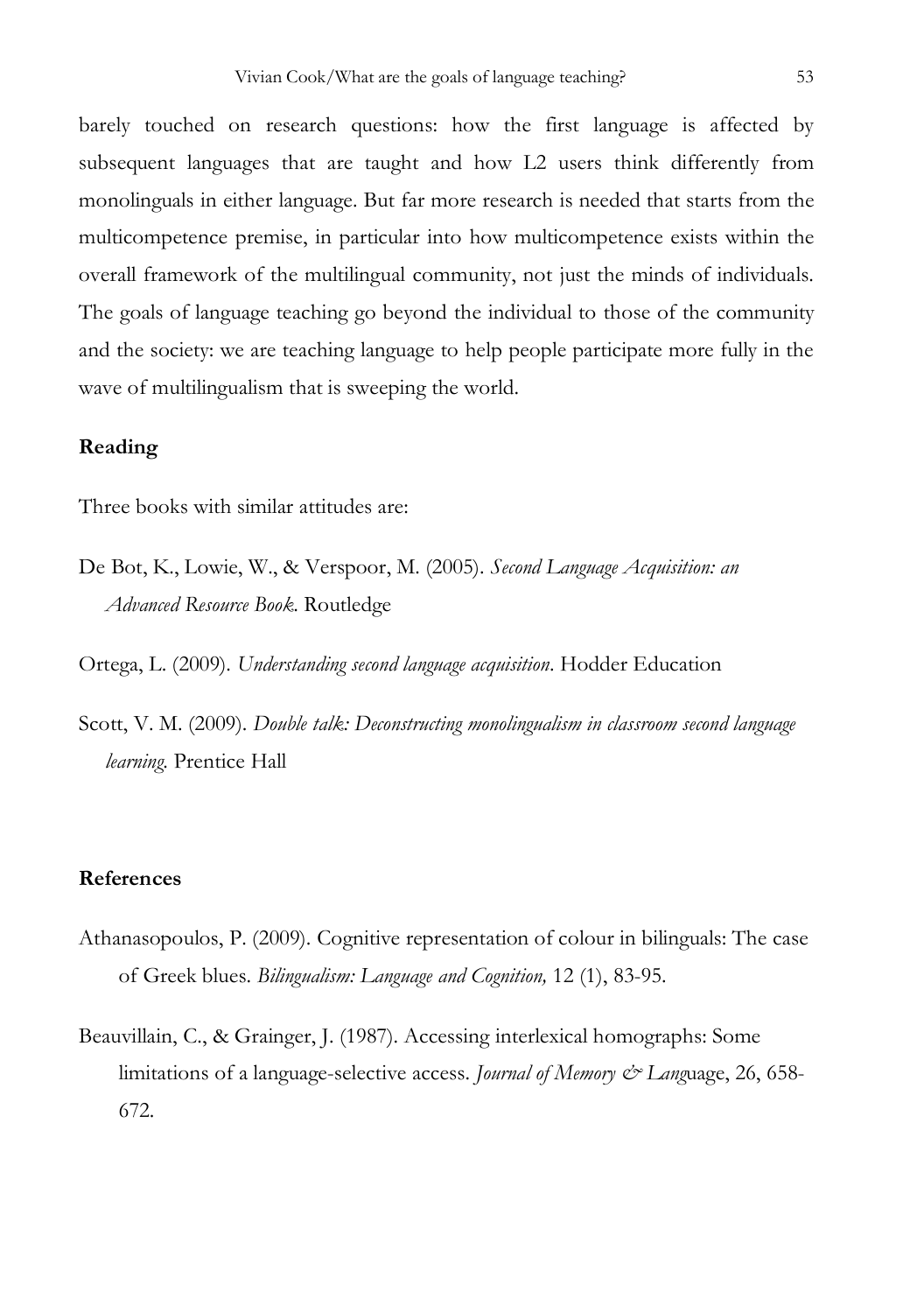- Ben Zeev, S. (1977). The influence of bilingualism on cognitive strategies and cognitive development. *Child Development*, 48, 1009-18.
- Coggins, P.E., Kennedy, T.J., & Armstrong, T.A. (2004). Bilingual corpus callosum variability. *Brain and Language*. *89*(1), 69-75.
- *Common European Framework of Reference for Languages* (2001). Strasburg: Council of Europe. http://www.coe.int/t/dg4/linguistic/CADRE\_EN.asp
- Cook, V.J. (1983). Some assumptions in the design of courses. *University of Trier Papers*, Series B, no 94. http://homepage.ntlworld.com/vivian.c/Writings/Papers/AssumptionsCourses .htm
- Cook, V.J. (1989). Reciprocal language teaching: another alternative. *Modern English Teacher*, 16 (3/4), 48-53. http://homepage.ntlworld.com/vivian.c/Writings/Papers/ReciprocalLT.htm
- Cook, V.J. (2002). Language teaching methodology and the L2 user perspective. In V.J. Cook (Ed.), *Portraits of the L2 User* (pp. 1-28)*.* Clevedon: Multilingual Matters.
- Cook, V.J. (Ed.). (2003). *Effects of the second language on the first.* Clevedon: Multilingual Matters.
- Cook, V.J. (2007). The goals of ELT: Reproducing native-speakers or promoting multicompetence among second language users? In J. Cummins & C. Davison (Eds.), *Handbook on English language teaching* (pp. 237-248). Kluwer http://homepage.ntlworld.com/vivian.c/Writings/Papers/EFLGoals.htm
- Cook, V.J. (2008). *Second language learning and language teaching* (4<sup>th</sup> ed.). Edward Arnold. http://homepage.ntlworld.com/vivian.c/SLLandLT/index.htm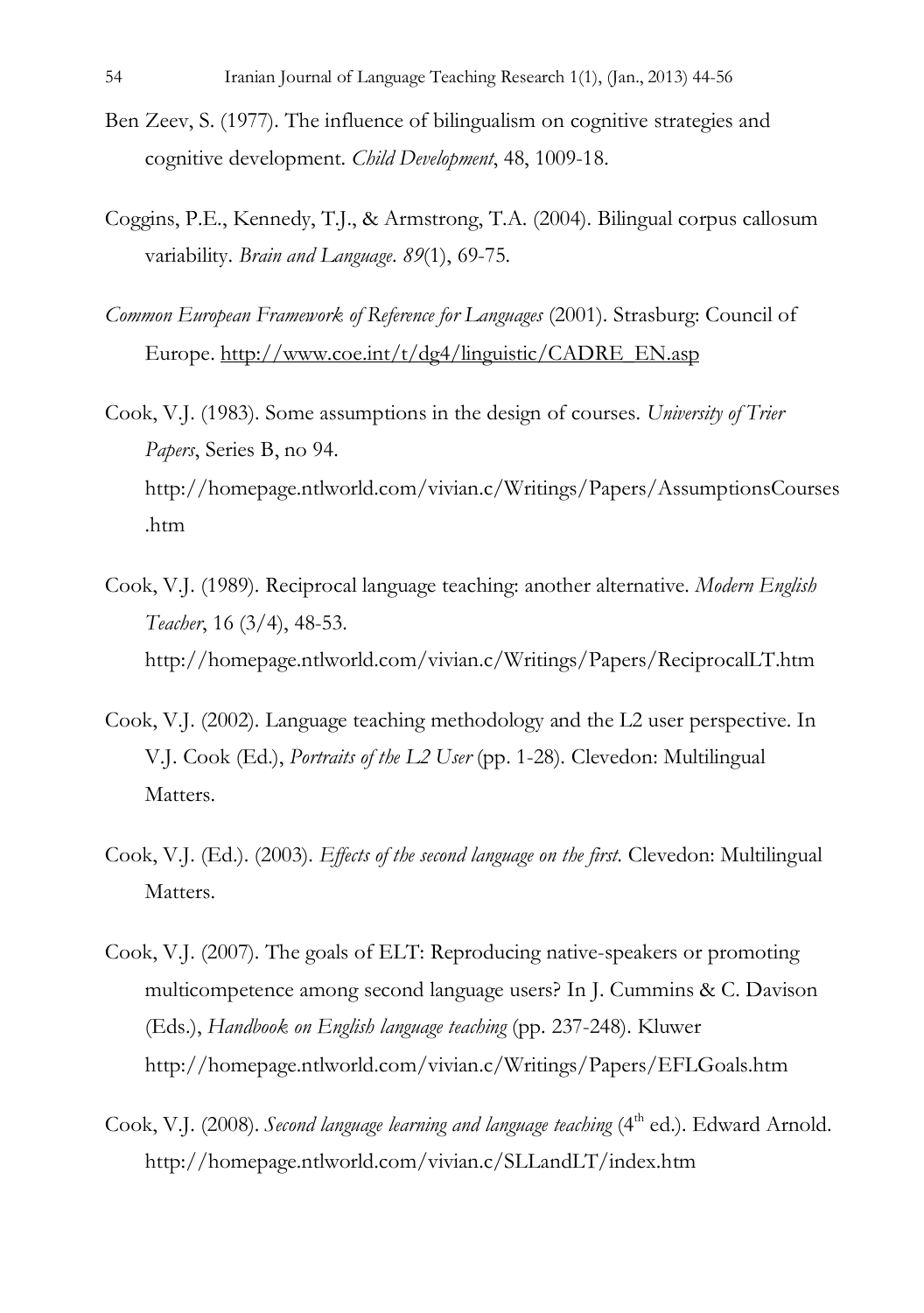- Cook, V.J. (2009). Language user groups and language teaching. In V.J. Cook & Li Wei (
	- Eds.) *Contemporary applied linguistics volume 1 language teaching and learning* (pp. 54-74), Continuum.

http://homepage.ntlworld.com/vivian.c/Writings/Papers/L2groups.htm

- Cook, V.J. (2012). Multicompetence. In C. Chapelle (Ed.), *The encyclopaedia of applied linguistics*, Wiley-Blackwell.
- Cook, V.J., & Bassetti, B. (Eds.). (2011). *Language and bilingual cognition.* New York: Psychology Press.
- Cook, V.J., Bassetti, B., Kasai, C., Sasaki, M., & Takahashi, J.A. (2006). Do bilinguals have different concepts? The case of shape and material in Japanese L2 users of English, *International Journal of Bilingualism,* 2, 137-152.
- Israeli National Curriculum (2001). *English Curriculum for All Grades* (Israel) (2002). Jerusalem: Ministry of Education, http://www.education.gov.il/tochniyot\_limudim/eng1.htm
- Kwok, V., Niu, Z., Kay, P., Zhou, K., Jin, Z., So, K-F., & Tan, L-H. (2011). Learning new color names produces rapid increase in gray matter in the intact adult human cortex, *PNAS*, early edition.

McArthur, T. (Ed.). (1992). *The Oxford companion to the English language.* Oxford: OUP

MEXT (Ministry of Education, Culture, Sports, Science and Technology, Japan) (2003). *Regarding the Establishment of an Action Plan to Cultivate "Japanese with English Abilities" Oxford English dictionary* (1996). Third edition. Oxford: OUP.